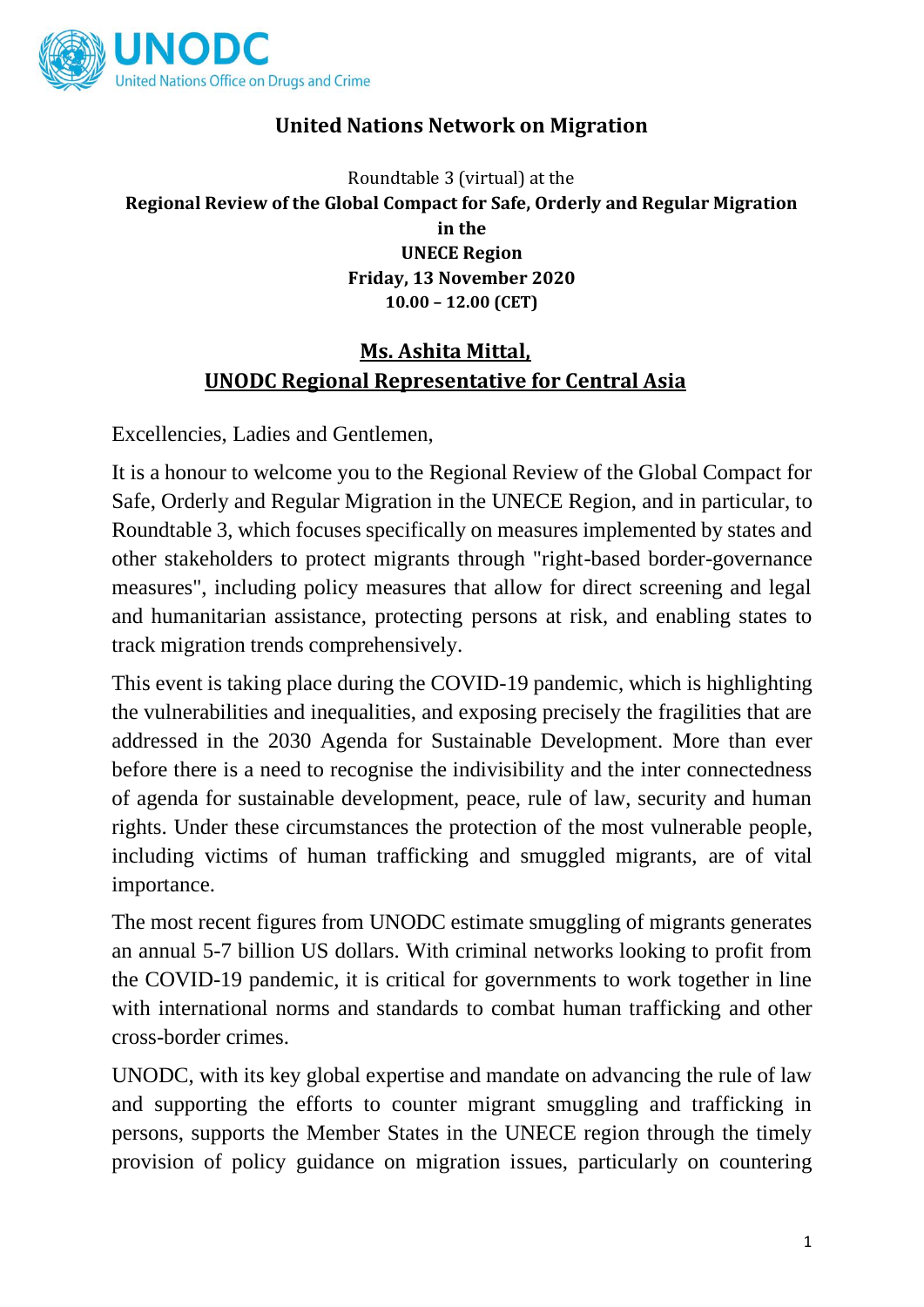

associated manifestations of organized crime, including by tailoring responses to COVID-19 related concerns. UNODC is ready to support Member States in the UNECE region in the implementation of the Global Compact for Migration.

Applying and reinforcing this international framework of commitments to counter human trafficking and migrant smuggling requires improved international coordination and cooperation among states. For this reason, UNODC, as permanent coordinator of the Inter-Agency Coordination Group against Trafficking in Persons (ICAT), is pleased to be part of the Executive Committee of the UN Migration Network, and remains strongly committed to continue its active engagement in the work of the Network in the region.

#### Ladies and Gentlemen,

During this roundtable, we will be able to discuss multi-sectorial issues in countering trafficking in persons and smuggling of migrants, from national and international, rights-based perspectives. I am honoured to welcome our panelists:

- 1. Mr. Julian Hodaj, Deputy Minister of Interior, Republic of Albania;
- 2. Mr. Felipe González Morales, Special Rapporteur on the Human Rights of Migrants;
- 3. Ms. Afshan Khan, Regional Director for Europe and Central Asia, UNICEF.

Let me also inform you that the panelists and those wishing to speak from the floor are kindly requested to adhere to the specific objectives covered by this Roundtable. Panelists are given 10 minutes for their interventions.

Participants that wish to respond to panelists may indicate this via the chat box.

Panelists are requested to click blue "Request to Speak" button to be given access to the floor. Panelists will remain on the panel as speakers. When not speaking, please mute your microphone.

#### **Introduce Mr. Julian Hodaj**

Mr. Julian Hodaj has been Deputy Minister of Interior since October 9, 2017. Previously, he worked as a legal advisor to the OSCE Presence in Albania. He was a legal advisor in the process of administrative-territorial reform in 2015. He also served as director of the Directorate of Foreign Relations and Public Relations at the Ministry of Justice.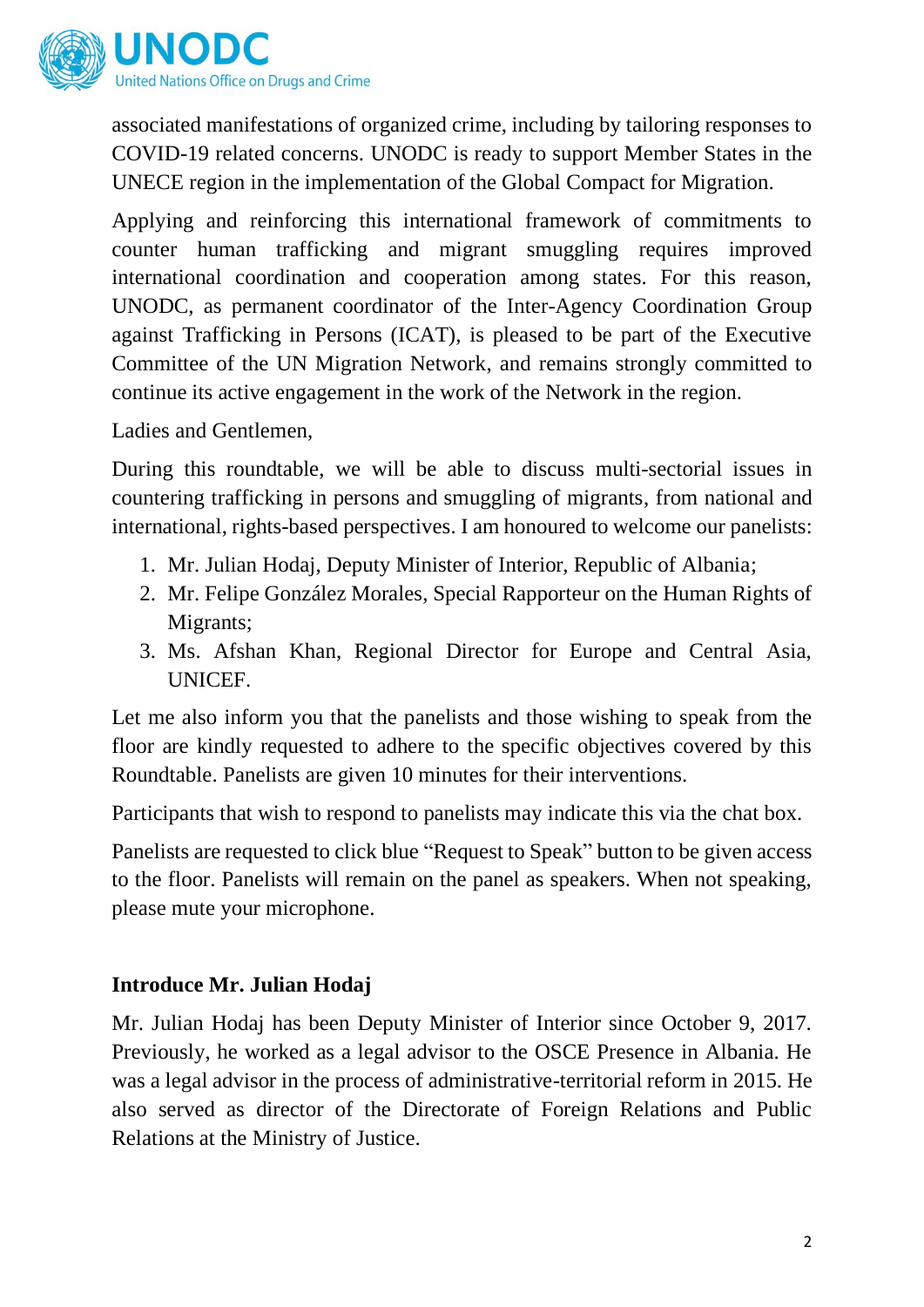

### **Introduce Mr. Felipe González Morales**

Mr. Felipe González Morales is the United Nations Special Rapporteur on the Human Rights of Migrants. He is a former President of the Inter-American Commission on Human Rights, where he was also a Commissioner and the Rapporteur on Migrants and Refugees between 2008 and 2015. Professor of International Law at University Diego Portales, in Santiago, Chile, where he also directs a master's in international human rights law. Honorific Professor at University Carlos III of Madrid, at which he teaches International Human Rights Law at a series of postgraduate programs since 2003.

#### **Introduce Ms. Afshan Khan**

Ms. Afshan Khan is the UNICEF Regional Director for Europe and Central Asia, and the Special Coordinator for the Refuge and Migrant Response in Europe. Previously, she was the Director of Emergency Programmes for UNICEF; Director of Public-Sector Alliances and Resource Mobilization; Associate Regional Director for Eastern and Southern Africa; and the UNICEF Representative in Jamaica. Ms Khan has also worked with the Inter-Agency Standing Committee for Humanitarian Affairs (IASC) in Geneva; the Executive Office of the Secretary- General; and the United Nations Development Group.

From 2012 to 2014 Ms. Khan was CEO of Women for Women International where she was responsible for setting the strategic vision and mobilizing the necessary resources for women rebuilding their lives after war. She has a master's degree in Public Policy from the Johns Hopkins School for Advanced International Studies, and a Bachelor's degree in Political Science from McGill University.

#### **Wrap-up of the panel discussion**

- Thank the Panellists, invite participants to ask questions, give comments, etc.
- The Panellists are ready to answer questions during the interactive discussion.
- Hand over to Technical Moderators:
- Introduce Interactive Discussion from the floor.